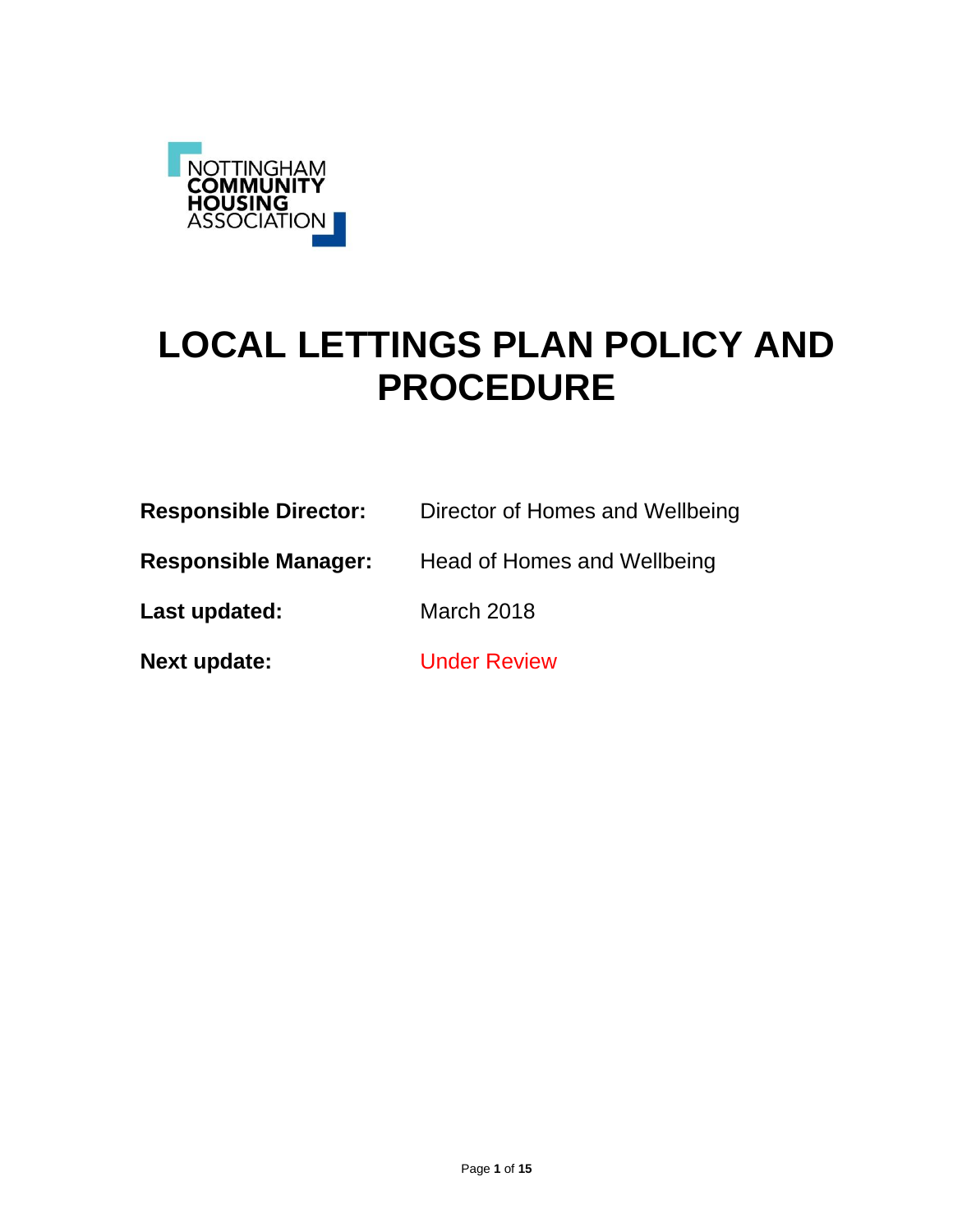## **1. Purpose of the Local Lettings Plan**

1.1 This policy is intended to establish the framework under which Local Lettings Plans (LLPs) will be developed for new and existing housing schemes.

## **2. Objectives of the Local Lettings Plan**

- 2.1 The objectives of these plans are:
	- a. to create sustainable, balanced and cohesive communities
	- b. to attain a mixture of occupancy and household types to encourage sustainability
	- c. to complement the objectives of Neighbourhood Action Plans
- 2.2 We recognise that there are circumstances where exceptions to a plan should be made.
	- a) The LLP may be suspended in order to meet housing need in exceptional circumstances, (e.g. where a customer requires an emergency transfer and there is only one available property or where there is an urgent need which has arisen to rehouse someone who is homeless via a Local Authority nomination).
	- b) Where there is a need to avoid long-term empty properties but no bids/applications are received from applicants who meet the criteria.

### **3. Where local lettings plans should be used**

- 3.1 Generally, plans may be devised for new developments of 20 or more units of accommodation or new developments which contain a block of flats.
- 3.2 Additionally, plans may be developed for existing developments or areas identified by housing management staff, customers and other stakeholders where there are issues that affect sustainability e.g. high turnover and abandonments, high levels of ASB/criminal activity, high concentrations of vulnerable customers, a high number of transfer requests and properties that are generally difficult to let or low demand.

### **4. Development Process**

- 4.1 For new and existing estates we will:
	- a. Identify the numbers and types of tenures of all properties. Establish the existing issues in the area where the new scheme will be located and how these issues might affect the viability of establishing a thriving community. Log these issues on the "Preparation for an LLP" form (Appendix b.14.1). Agree a mix of household types, economic and social needs for the area covered by the plan.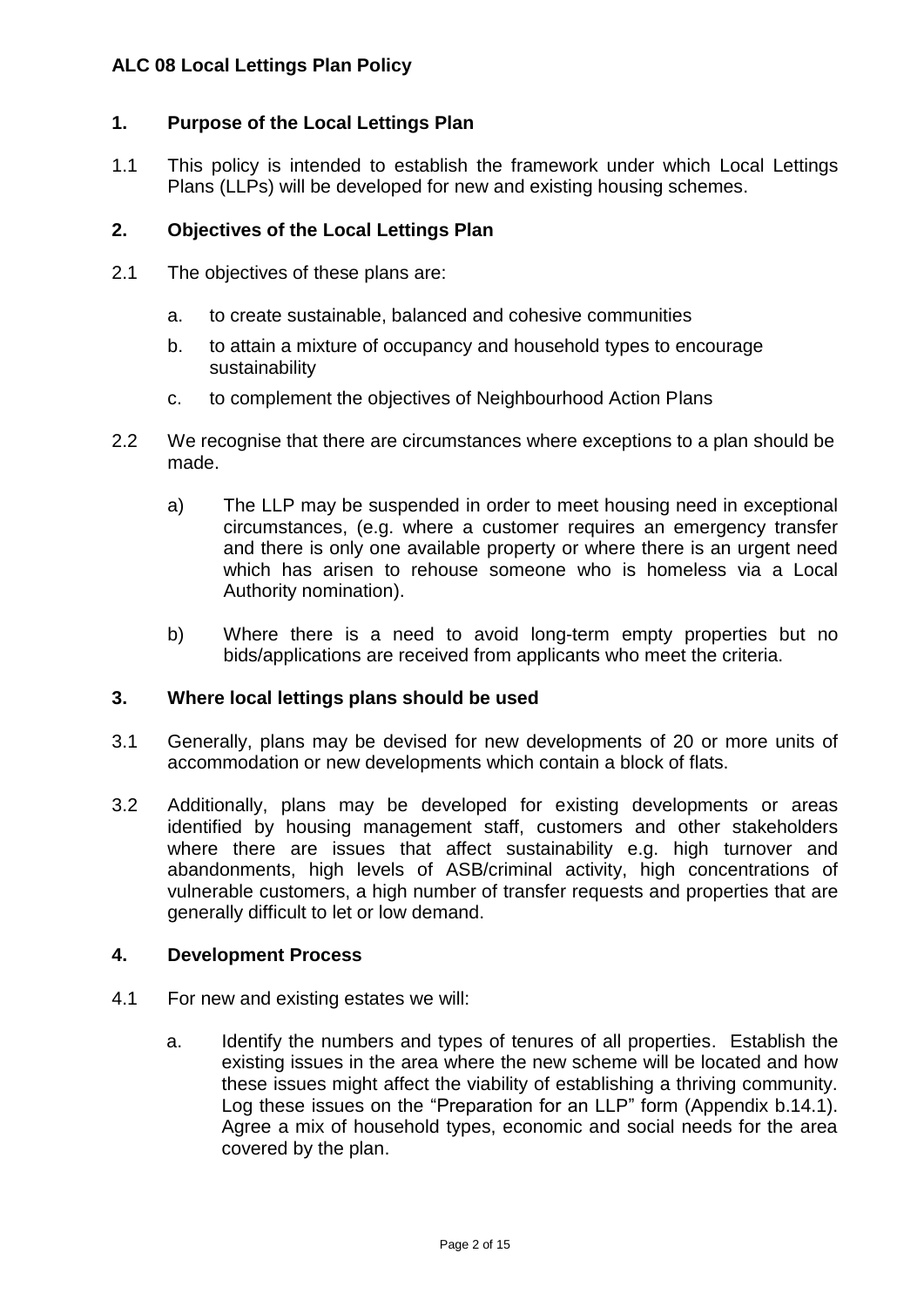- b. Consult to establish targets for the community mix with relevant members of staff / departments (e.g. Estates teams).
- c. Consult over targets for the community mix with the relevant local authority. Agreement should be reached on a method for achieving allocations targets through the nomination procedure for initial lettings. Consultations should take account of existing Section 106 local lettings agreements and consultations should be held with the local Parish Council where appropriate. Where there is an established estate which is experiencing issues with anti social behaviour and we are proposing to introduce an LLP to help to create a more balanced community the Estates, Allocations and Customer Involvement teams will discuss how best to approach the consultation process with customers – this may involve both surveys and public meetings/focus groups.
- d. The form contained in Appendix B.14.1 will be completed by the Senior Allocations Officer.
- e. Officers creating LLPs will give due regard to any relevant equality and diversity issues to ensure that no groups suffer intentional or unintentional discrimination. An impact assessment will be completed by the Estates Service Manager see Appendix B.14.2
- f. Ongoing lettings should be guided by reference to LLP targets.
- 4.2 Targets for LLPs should include:
	- a. CBL Bandings agree % of lettings to each of the Local Authority CBL bands
	- b. Economic circumstances (agree % for employed full / part time, unemployed/ claiming benefits)
	- c. Family composition/household type (using the NCHA guidelines for occupation of different sized properties contained in the Allocations Policy)
- 4.3 Approval of Local Lettings Plans:
	- a. All LLPs should be approved by the Estates Service Manager for both the Allocations and the Estates teams.
	- b. A sample of a generic local lettings plan which can be adapted for use with a specific scheme is enclosed at Appendix B 14.3. Lettings criteria and associated percentages under the plan will be a matter for negotiation with the relevant Local Authority, always bearing in mind the equalities and diversities implications of any decisions made.

# **5. Reviewing Local Lettings Plans**

5.1 At the point of every letting the key information relating to an LLP (taken from CORE) will be recorded in tabular format in order to give an accurate profile of the make up of tenancies on an estate.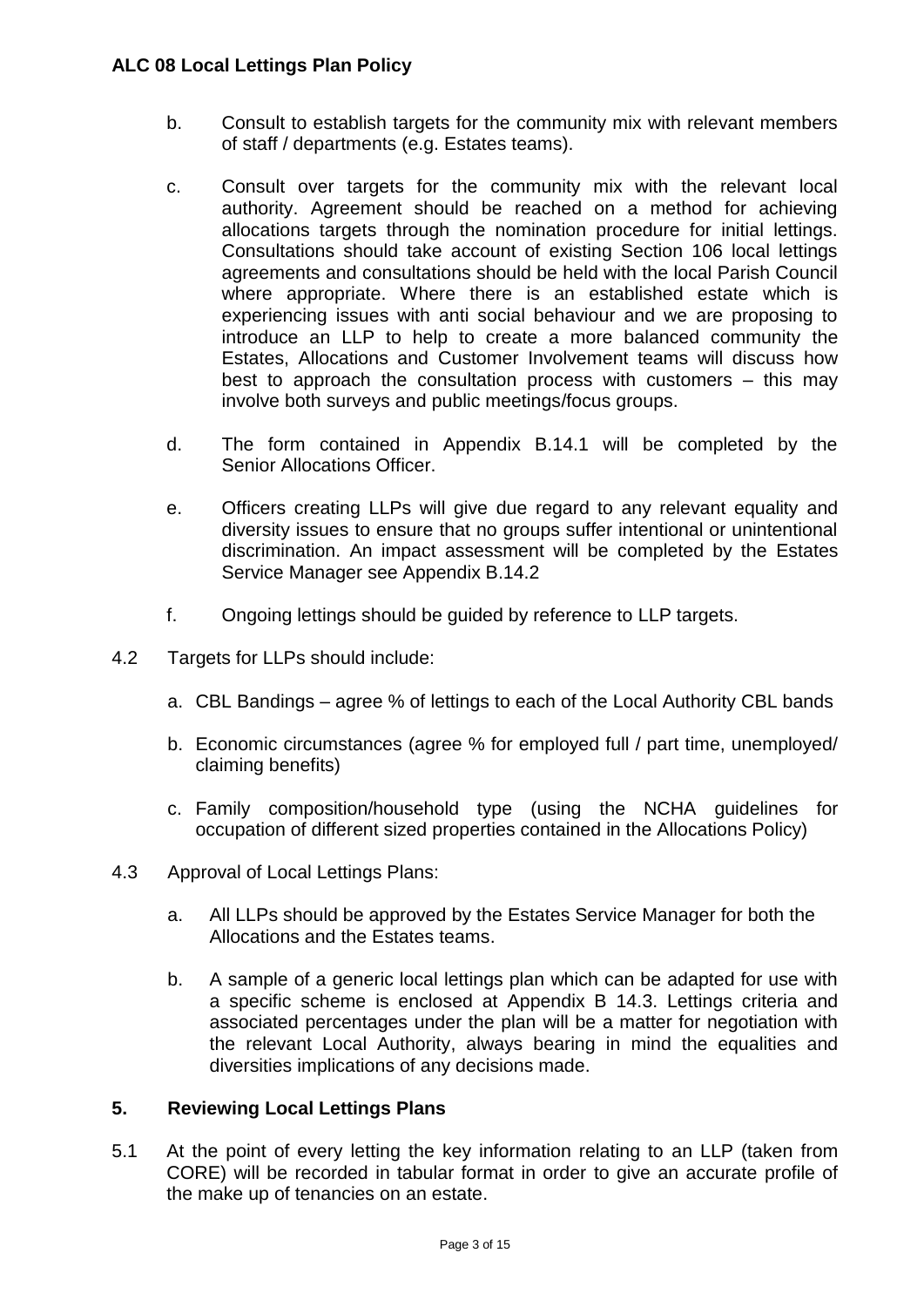- 5.2 At the end of the initial 12 month period of the LLP the estate profile will be analysed by the Estates Service Manager who will make recommendations to the Head of Affordable and Social Housing as to the future of the LLP. The Estates Service Manager will be consulted at this point.
- 5.3 The information contained in the profile will be compared to the original targets for lettings under the LLP. Any issues identified with the estate will be discussed before a decision on whether to close down the LLP or continue with it is made. If there are no outstanding issues with the estate the LLP will be discontinued.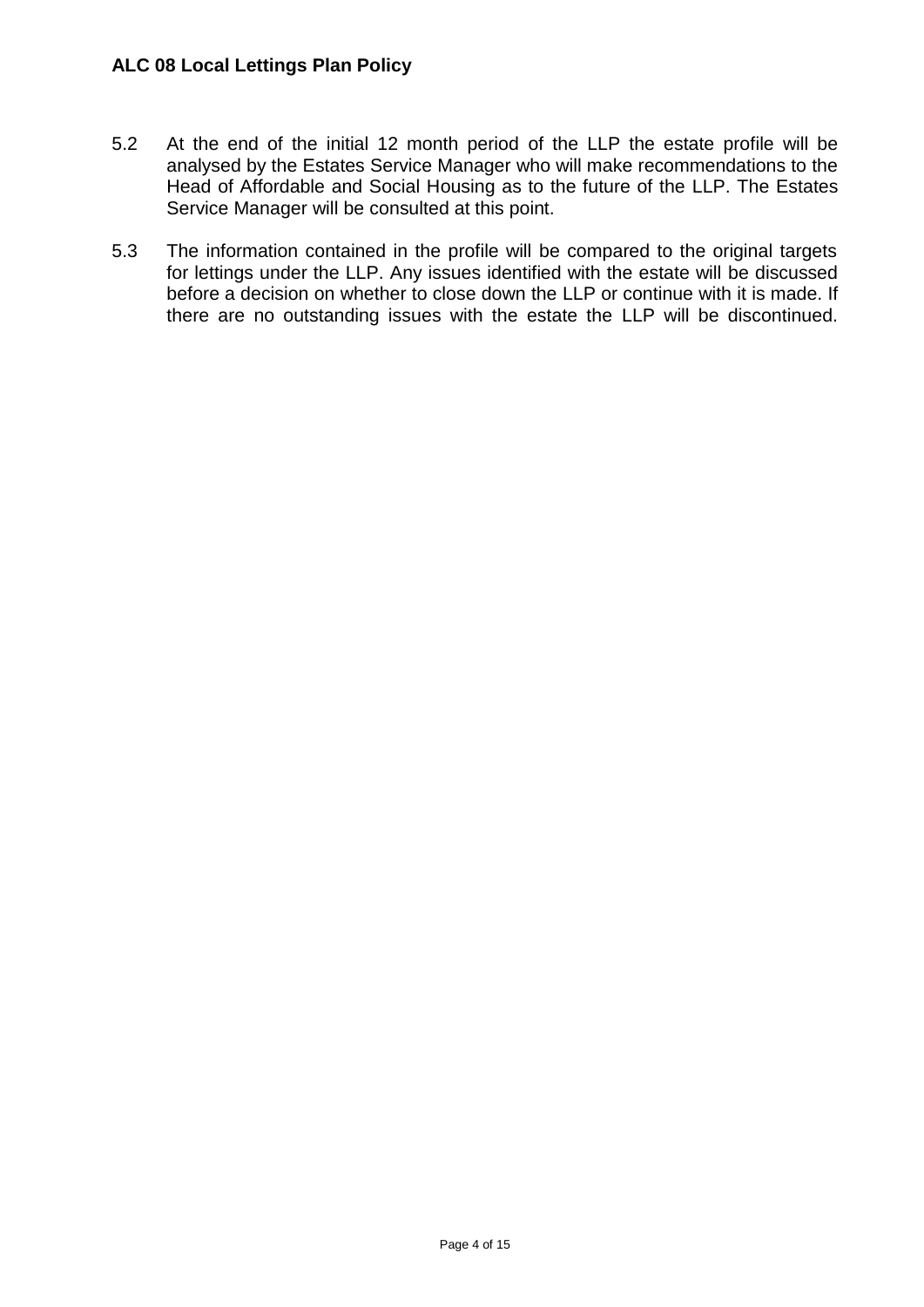

**APPENDIX B.14.1**

# **SAMPLE DOCUMENT – Preparation for a Local Lettings Plan**

**Scheme Name:**

**Date of Plan:**

**No. of Properties & Property Type:**

| 1 Bed Flats: | 2 Bed Houses: |                                                                                      |
|--------------|---------------|--------------------------------------------------------------------------------------|
| 2 Bed Flats: | 3 Bed Houses: | Local circumstances to be taken into                                                 |
| 3 Bed Flats: | 4 Bed Houses: | account, i.e.; history of ASB, drug abuse,<br>gang and crime problems in local area? |
|              |               |                                                                                      |
|              |               |                                                                                      |
|              |               |                                                                                      |
|              |               |                                                                                      |
|              |               |                                                                                      |
|              |               |                                                                                      |
|              |               |                                                                                      |

**……………………………………**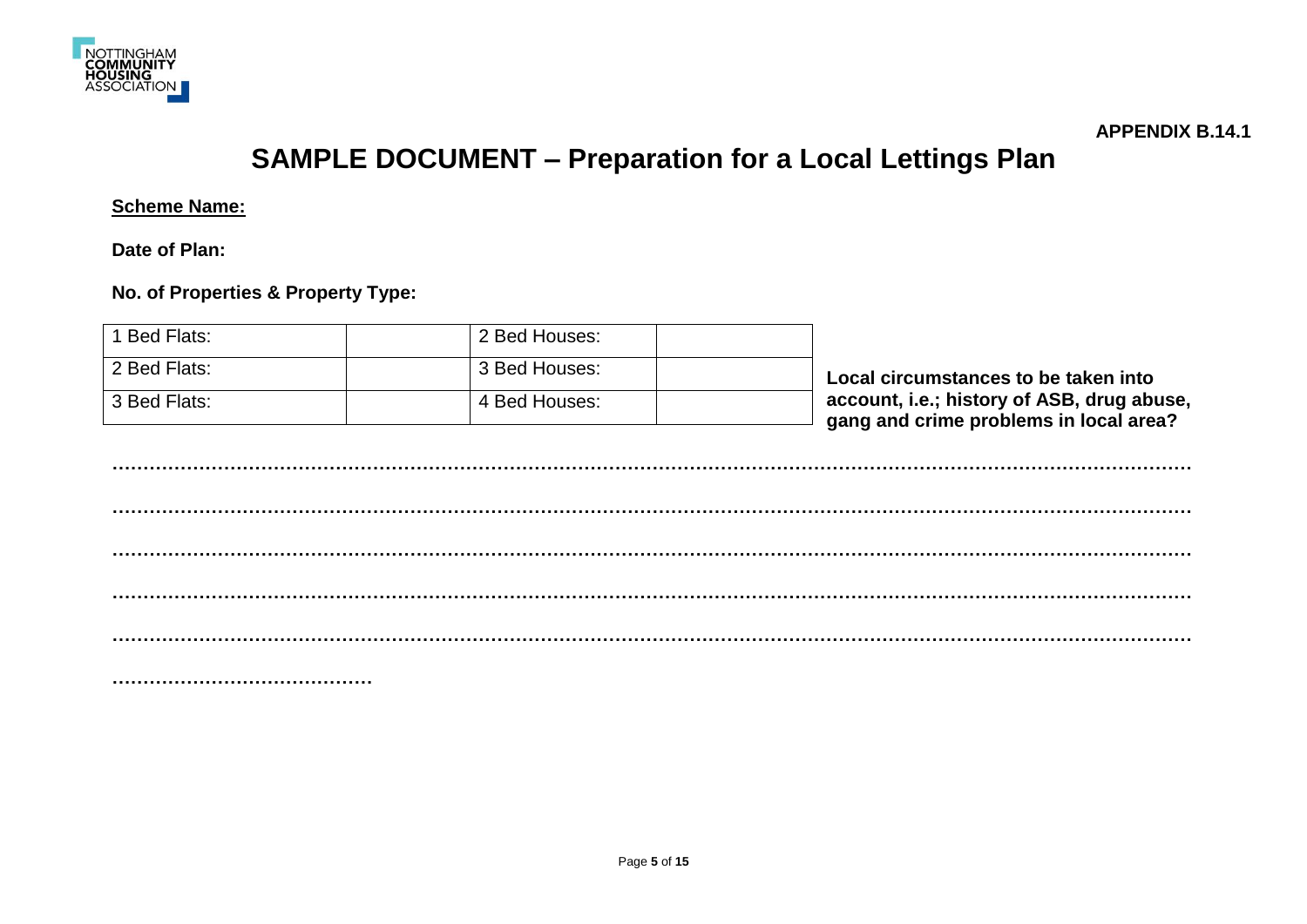Details of consultation undertaken & views of stakeholders:

**Proposed lettings plan details**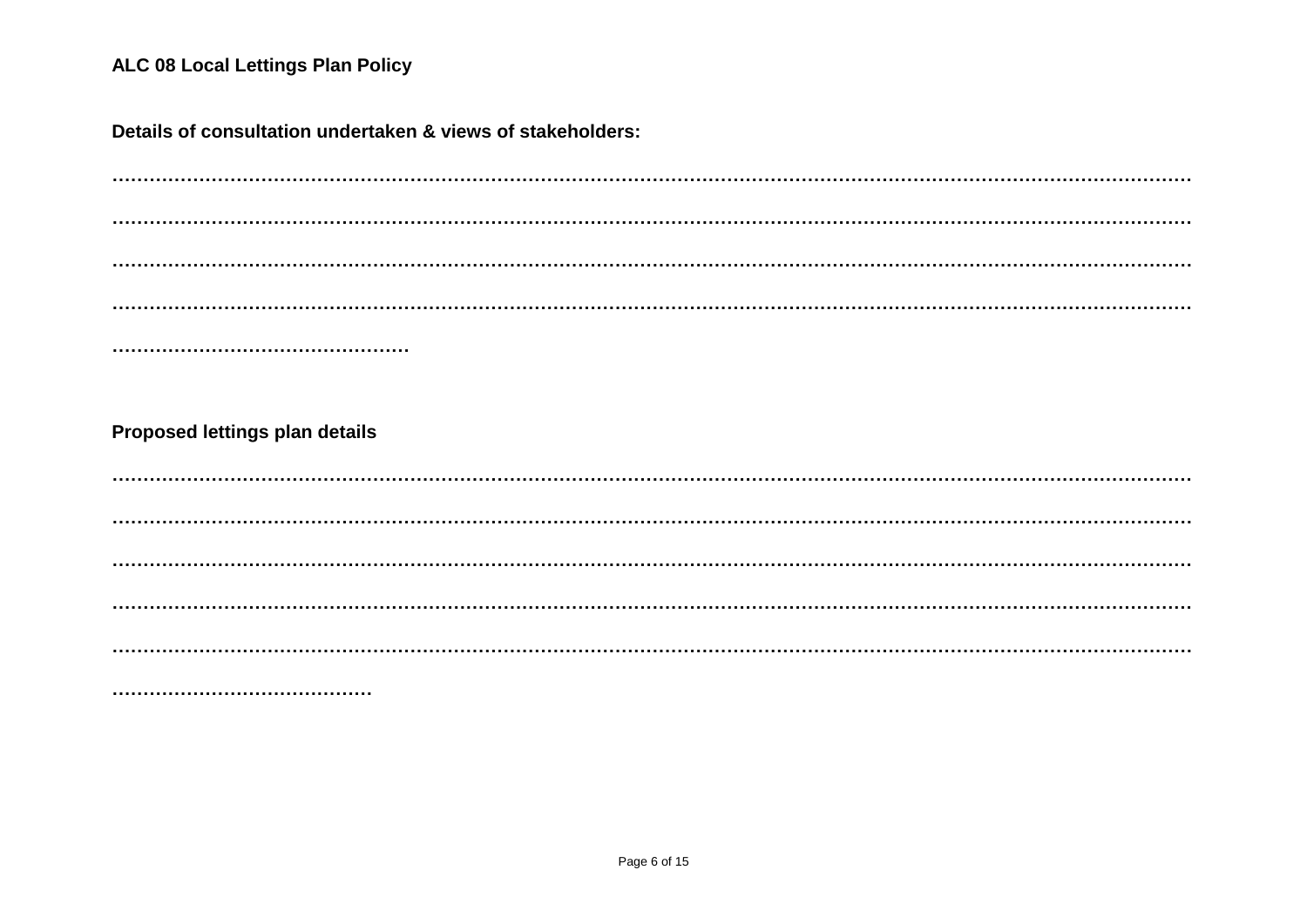**Equality & Diversity Impact Assessment:**

**………………………………………………………………………………………………………………………………………………………… ………………………………………………………………………………………………………………………………………………………… ………………………………………………………………………………………………………………………………………………………… ………………………………………………………..……………………………………………………………………………………………… ………………………………………………………………………………………… Approved by Estates Service Manager …………………………………………………… Approved by Head of Affordable and Social Housing ……………………………………………..**

**Date ………………….**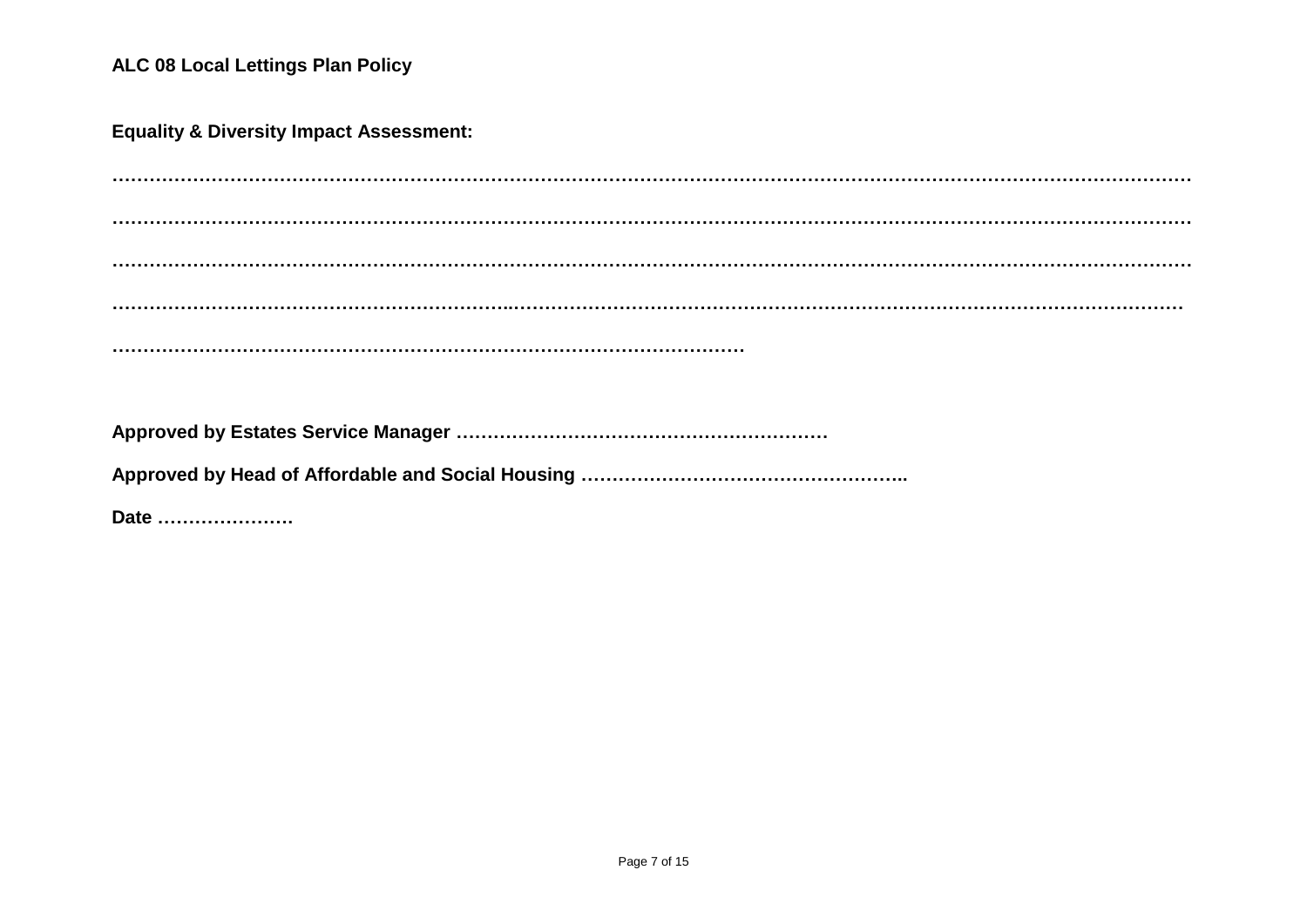# SAMPLE DOCUMENT - Equality Impact Assessment **APPENDIX B 14.2**

| Name of project, policy,<br>function, service or proposal<br>being assessed:                                                                                                                                                                                                                 | Local Lettings Policy for xxxx                                                                                                                                           |                 |                 |                |                                                                                                                                                                        |
|----------------------------------------------------------------------------------------------------------------------------------------------------------------------------------------------------------------------------------------------------------------------------------------------|--------------------------------------------------------------------------------------------------------------------------------------------------------------------------|-----------------|-----------------|----------------|------------------------------------------------------------------------------------------------------------------------------------------------------------------------|
| Main objective:                                                                                                                                                                                                                                                                              | The purpose of the local lettings policy is to ensure that the allocations process for these new<br>homes produces a thriving and sustainable community from the outset. |                 |                 |                |                                                                                                                                                                        |
| What impact will the Local Lettings policy for the first allocation of new build developments have on the following<br>groups? Please note that you should consider both external and internal impact:<br>External (e.g. stakeholders, residents, local businesses etc.)<br>Internal (staff) |                                                                                                                                                                          |                 |                 |                |                                                                                                                                                                        |
| Please use only 'Yes' where applicable                                                                                                                                                                                                                                                       |                                                                                                                                                                          | <b>Negative</b> | <b>Positive</b> | <b>Neutral</b> | <b>Comments</b>                                                                                                                                                        |
| <b>Gender</b>                                                                                                                                                                                                                                                                                | External                                                                                                                                                                 |                 |                 | ✓              |                                                                                                                                                                        |
|                                                                                                                                                                                                                                                                                              | Internal                                                                                                                                                                 |                 |                 |                |                                                                                                                                                                        |
| <b>Disability</b>                                                                                                                                                                                                                                                                            | External                                                                                                                                                                 |                 |                 |                | Any applicant who is in<br>receipt of either mid to<br>high rate Disability<br>Living Allowance<br>(DLA) or a Personal<br>Independent Payment<br>(PIP) for mobility or |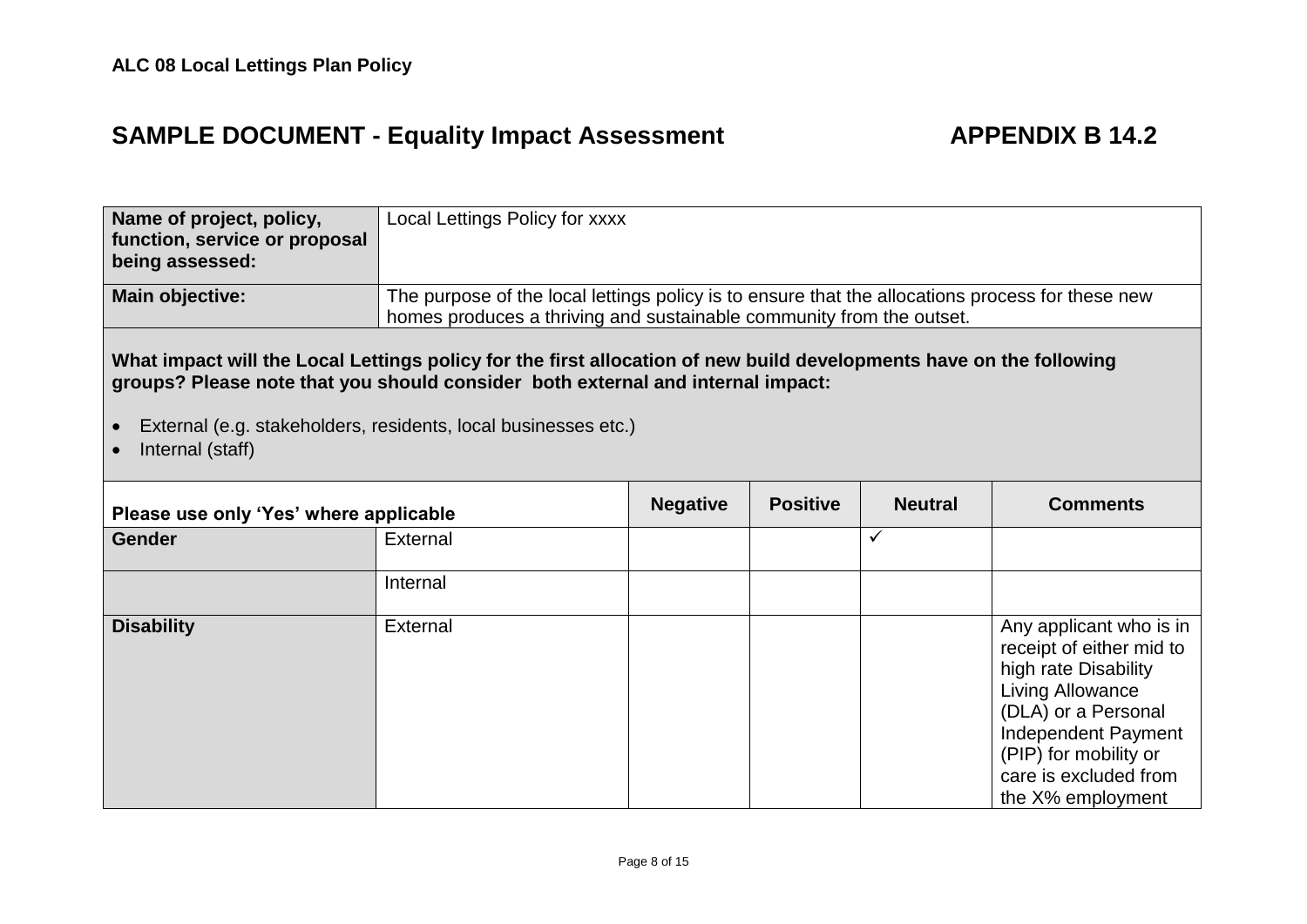|                                             |          |  | requirement and the<br>X% of applicants who<br>are required to be on<br>out of work benefits so<br>is not disadvantaged<br>by the employment<br>criteria                                                                                   |
|---------------------------------------------|----------|--|--------------------------------------------------------------------------------------------------------------------------------------------------------------------------------------------------------------------------------------------|
|                                             | Internal |  |                                                                                                                                                                                                                                            |
| <b>Race &amp; Ethnicity</b>                 | External |  |                                                                                                                                                                                                                                            |
|                                             | Internal |  |                                                                                                                                                                                                                                            |
| <b>Sexual Orientation</b>                   | External |  |                                                                                                                                                                                                                                            |
|                                             | Internal |  |                                                                                                                                                                                                                                            |
| Religion or Belief (or no<br><b>Belief)</b> | External |  |                                                                                                                                                                                                                                            |
|                                             | Internal |  |                                                                                                                                                                                                                                            |
| <b>Pregnancy &amp; Maternity</b>            | External |  | The occupancy<br>standards applied by<br>most housing<br>associations define a<br>set occupancy<br>(household size) for<br>each property type.<br>This is largely based<br>on housing benefit<br>payment rates and<br>ensures the best use |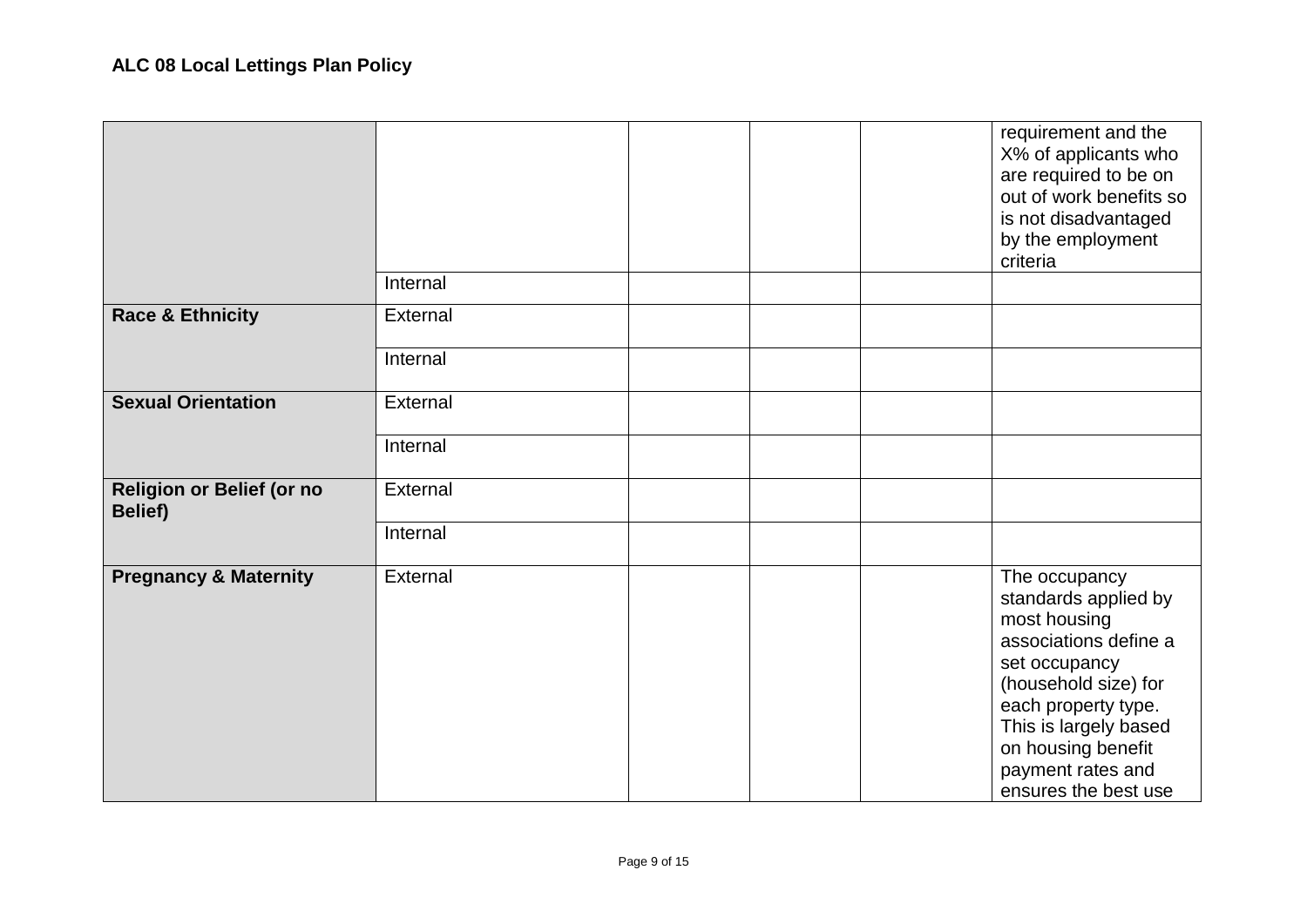|                                                                                                                  | Internal    |  | of the stock. We are<br>proposing the following<br>occupancy standards.<br>1 bed = single<br>applicant or couple, no<br>children.<br>$2$ bed = single<br>applicant or couple, 1<br>to 2 children.<br>$3$ bed = single<br>applicant or couple, 2<br>or more children<br>$4 =$ single applicant or<br>couple, 3 or more<br>children |
|------------------------------------------------------------------------------------------------------------------|-------------|--|-----------------------------------------------------------------------------------------------------------------------------------------------------------------------------------------------------------------------------------------------------------------------------------------------------------------------------------|
| Other Groups (e.g. any other<br>vulnerable groups, rural<br>isolation, deprived areas, low<br>income staff etc.) | External    |  |                                                                                                                                                                                                                                                                                                                                   |
| Please state the group/s:<br>Residents' groups<br>Rural and inner city<br>communities                            | Internal    |  |                                                                                                                                                                                                                                                                                                                                   |
| Is there is any evidence of a<br>high disproportionate adverse<br>or positive impact on any<br>groups?           | Potentially |  | The proposal is to allocate 75% of the new homes to applicants<br>from band 1 and the remaining 25% to applicants from band 2.<br>This is to enable those applicants with high medical needs (in band<br>2) to have an opportunity to be considered for these properties                                                          |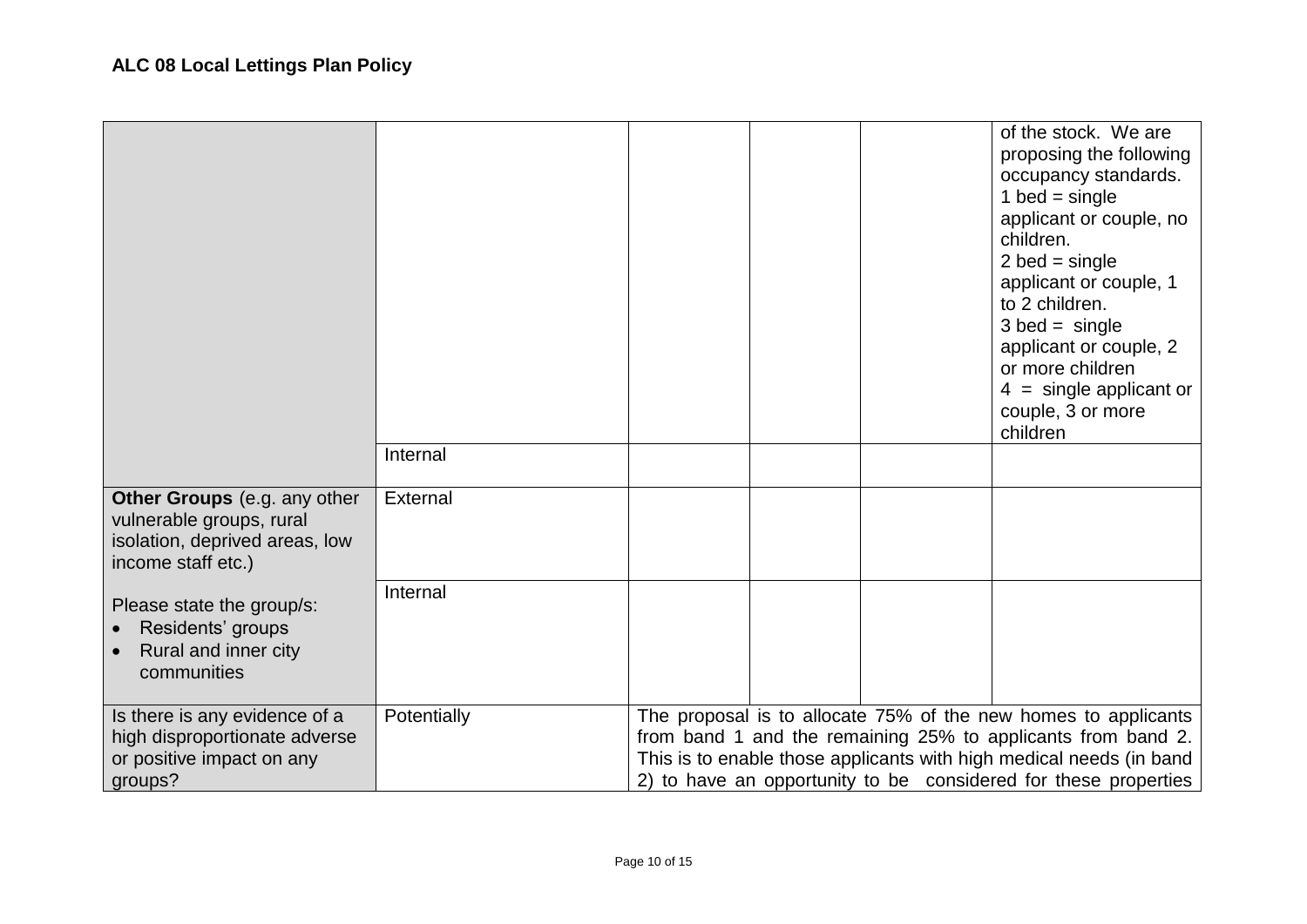| and also to ensure that NCHA do not have 100% of customers in      |
|--------------------------------------------------------------------|
| I the most urgent housing need, to better reflect the wider        |
| community and facilitate the creation of a settled and sustainable |
| community.                                                         |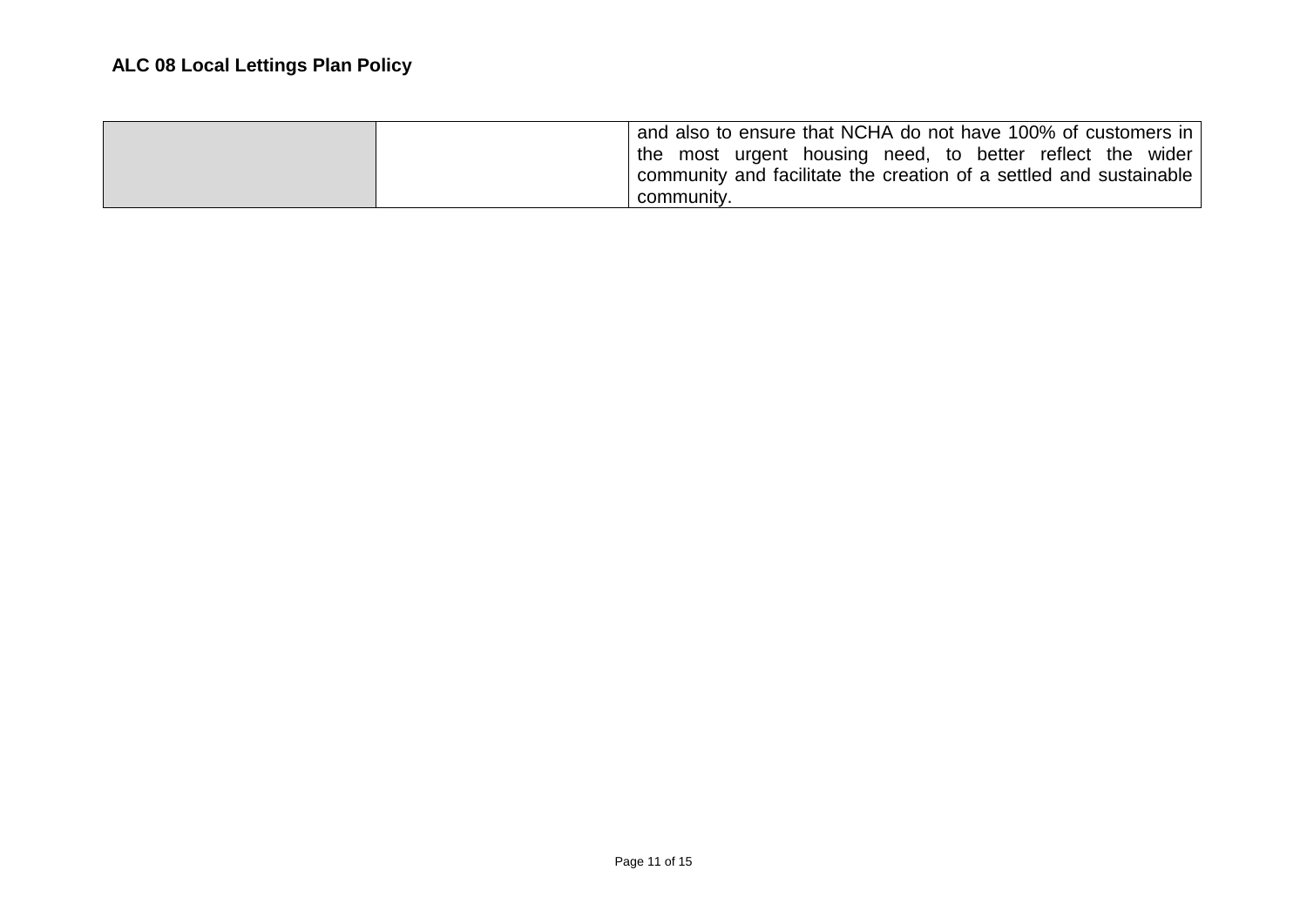| Is there an<br>opportunity to mitigate<br>or alleviate any such<br>impacts?                                                                       | <b>No</b> | The age restriction (over 18s) relates to the<br>legal ability to hold a tenancy agreement<br>although there can be exceptions when a<br>guarantor is used. There can also be<br>complications with housing benefits for<br>persons under 18s who could be<br>considered as minors and therefore the<br>responsibility of Children's Services. |
|---------------------------------------------------------------------------------------------------------------------------------------------------|-----------|------------------------------------------------------------------------------------------------------------------------------------------------------------------------------------------------------------------------------------------------------------------------------------------------------------------------------------------------|
| Are there any gaps in<br>information available<br>(e.g. evidence) so that<br>a complete<br>assessment of<br>different impacts is<br>not possible? | <b>No</b> |                                                                                                                                                                                                                                                                                                                                                |

# **In response to the information provided above please provide a set of proposed actions including any consultation that is going to be carried out:**

| <b>Planned</b><br><b>Actions</b> | <b>Timeframe</b> | <b>Success Measure</b>                                                                                                                    | <b>Responsible Officer</b> |
|----------------------------------|------------------|-------------------------------------------------------------------------------------------------------------------------------------------|----------------------------|
| Monitoring                       | Annual           | Duration of<br>tenancies<br>Compliance with<br>tenancy conditions<br>i.e. payment of rent<br>and avoidance of<br>anti-social<br>behaviour |                            |

**N.B.** Please note that other actions might follow after the consultations outlined above.

# **Authorisation and Review**

| <b>Service Manager (Estates)</b>             |  |
|----------------------------------------------|--|
| <b>Head of Affordable and Social Housing</b> |  |
| <b>Date</b>                                  |  |
| Review date (if applicable)                  |  |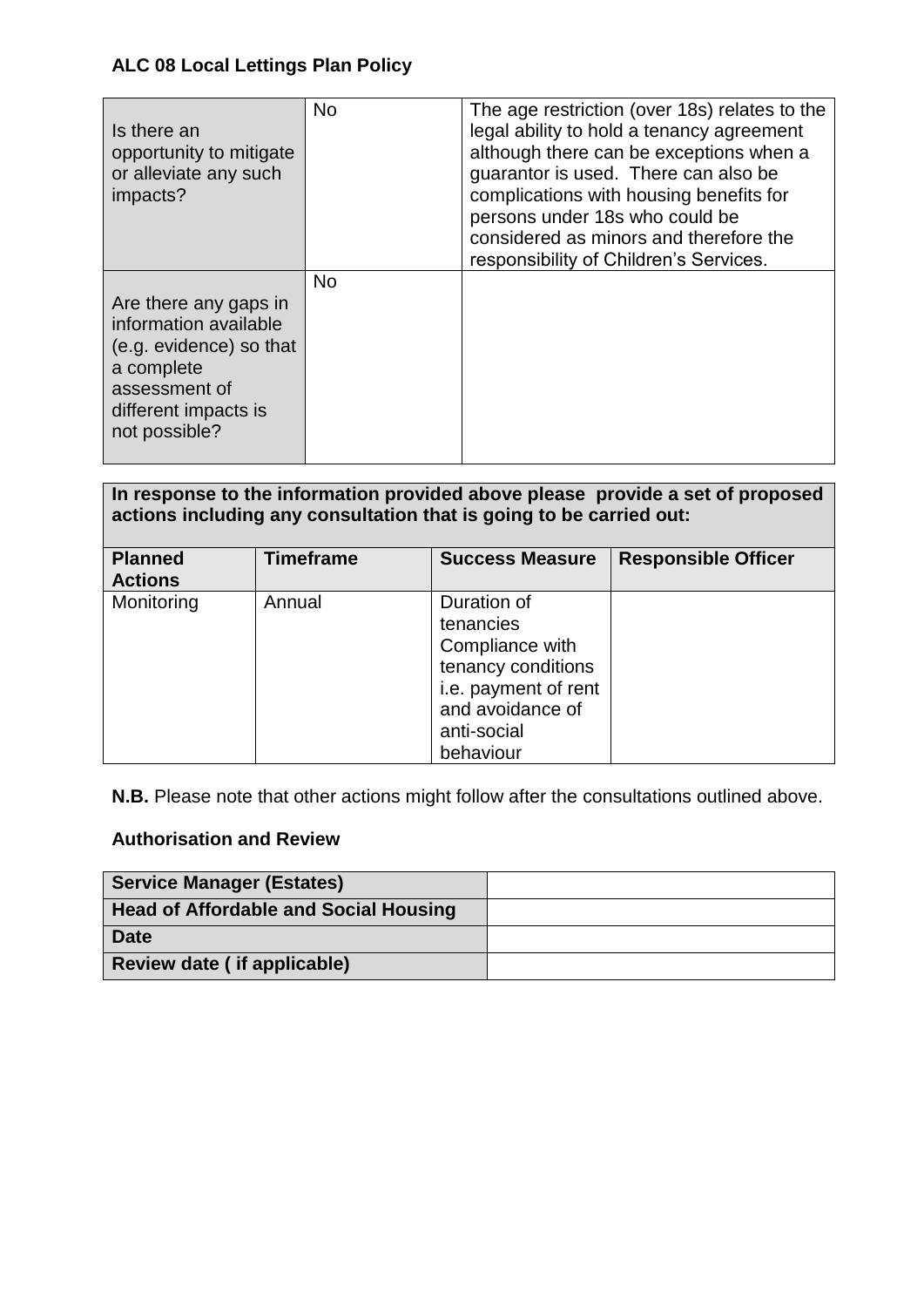# **SAMPLE DOCUMENT - LOCAL LETTINGS POLICY (LLP) FOR NEW BUILD DEVELOPMENT**

| Scheme                                   | <b>XXXX</b>                                                                                                                                                                                                                                                                                                                                                           |
|------------------------------------------|-----------------------------------------------------------------------------------------------------------------------------------------------------------------------------------------------------------------------------------------------------------------------------------------------------------------------------------------------------------------------|
| Landlord                                 | Nottingham Community Housing Association                                                                                                                                                                                                                                                                                                                              |
| Purpose of this<br><b>Local Lettings</b> | The purpose of this policy is to ensure that the allocations process for new built<br>homes produces a thriving and sustainable community from the outset.                                                                                                                                                                                                            |
| Policy                                   | Therefore, while the XXXX Choice Based Allocations system adopted by XXXX<br>Council along with Registered Provider partners will remain the overarching<br>mechanism against which allocations will be made, changes to the principle<br>policy have been made for lettings to new developments to encourage the<br>creation of a settled and sustainable community. |
|                                          | The local lettings policy will only be used for the first allocation of new build<br>properties.                                                                                                                                                                                                                                                                      |
|                                          | NCHA will seek approval of this Local Lettings Policy from XXXX Council.                                                                                                                                                                                                                                                                                              |
| Marketing of<br>the<br>Development       | All properties will be advertised on XXXX, the Council's Choice Based lettings<br>scheme. Interested parties will need to be registered and accepted onto XXXX<br>in order to bid and be eligible for an allocation of a property.                                                                                                                                    |
|                                          | Properties will be allocated to households in accordance with the XXXX<br>allocations policy and for the first allocation of new build properties the additional<br>requirements of the local letting policy will be applied.                                                                                                                                         |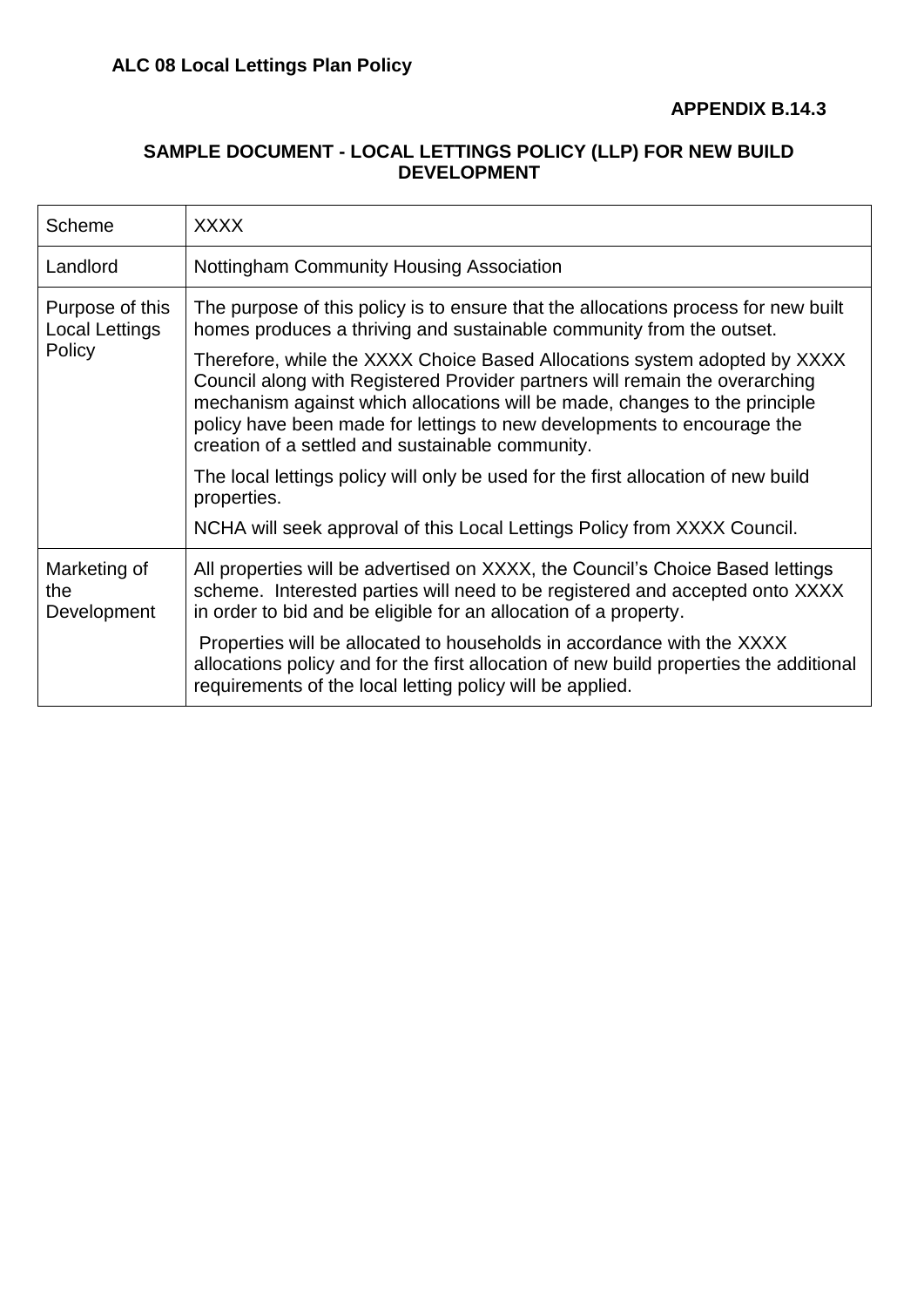| Allocations<br>criteria                | In order to achieve a balanced community, it is proposed that the following<br>criteria will be used                                                                                                                                                                                                                                                                                                                                                               |
|----------------------------------------|--------------------------------------------------------------------------------------------------------------------------------------------------------------------------------------------------------------------------------------------------------------------------------------------------------------------------------------------------------------------------------------------------------------------------------------------------------------------|
|                                        | 4 bedroomed house<br>Preference will be given to families with 3 or more dependent children,<br>(depending on ages and genders) or those applicants with resident carers                                                                                                                                                                                                                                                                                           |
|                                        | 3 bedroomed house<br>Preference will be given to families with 2 or more dependent children,<br>(depending on ages and genders) or those applicants with resident carers                                                                                                                                                                                                                                                                                           |
|                                        | 2 bedroom flats & houses<br>Preference will be given to families with 1 or 2 dependent children, (depending<br>on ages and genders), or those applicants with resident carers                                                                                                                                                                                                                                                                                      |
|                                        | <b>1 Bedroomed properties</b><br>Couples and single people without children                                                                                                                                                                                                                                                                                                                                                                                        |
|                                        | <b>Banding split</b><br>Up to X% of applicants from band 1                                                                                                                                                                                                                                                                                                                                                                                                         |
|                                        | Up to X% of applicants from band 2                                                                                                                                                                                                                                                                                                                                                                                                                                 |
|                                        | <b>Employment, Education and Training status</b><br>X% of these properties will have a preference to those who are in employment or<br>who are in full time higher education or training. Those working less than 20<br>hours per week will need to be in receipt of in work benefits in order to be able to<br>sustain the tenancy financially.<br>The remaining X% will have a preference to applicants who are currently in<br>receipt of out of work benefits. |
|                                        | <b>Applicants with disabilities</b><br>Applicants who are unable to work due to age or disability or because they are<br>the full time carer of a disabled child are able to bid on and will be considered for<br>any of the properties.                                                                                                                                                                                                                           |
|                                        | Disability is defined as those who receive mid to high rate DLA or PIP for mobility<br>or care.                                                                                                                                                                                                                                                                                                                                                                    |
|                                        | An applicant who is the main carer of a disabled child will need to be in receipt of<br>Carer's Allowance and DLA or PIP for the child.                                                                                                                                                                                                                                                                                                                            |
| Nomination of<br><b>Bidders</b>        | In addition to the checks carried out by the Council NCHA will also conduct<br>further checks, such as Pre-tenancy assessments                                                                                                                                                                                                                                                                                                                                     |
| <b>Final decision</b><br>on allocation | NCHA will have the final decision on who the property will be allocated to, not the<br>Council.                                                                                                                                                                                                                                                                                                                                                                    |